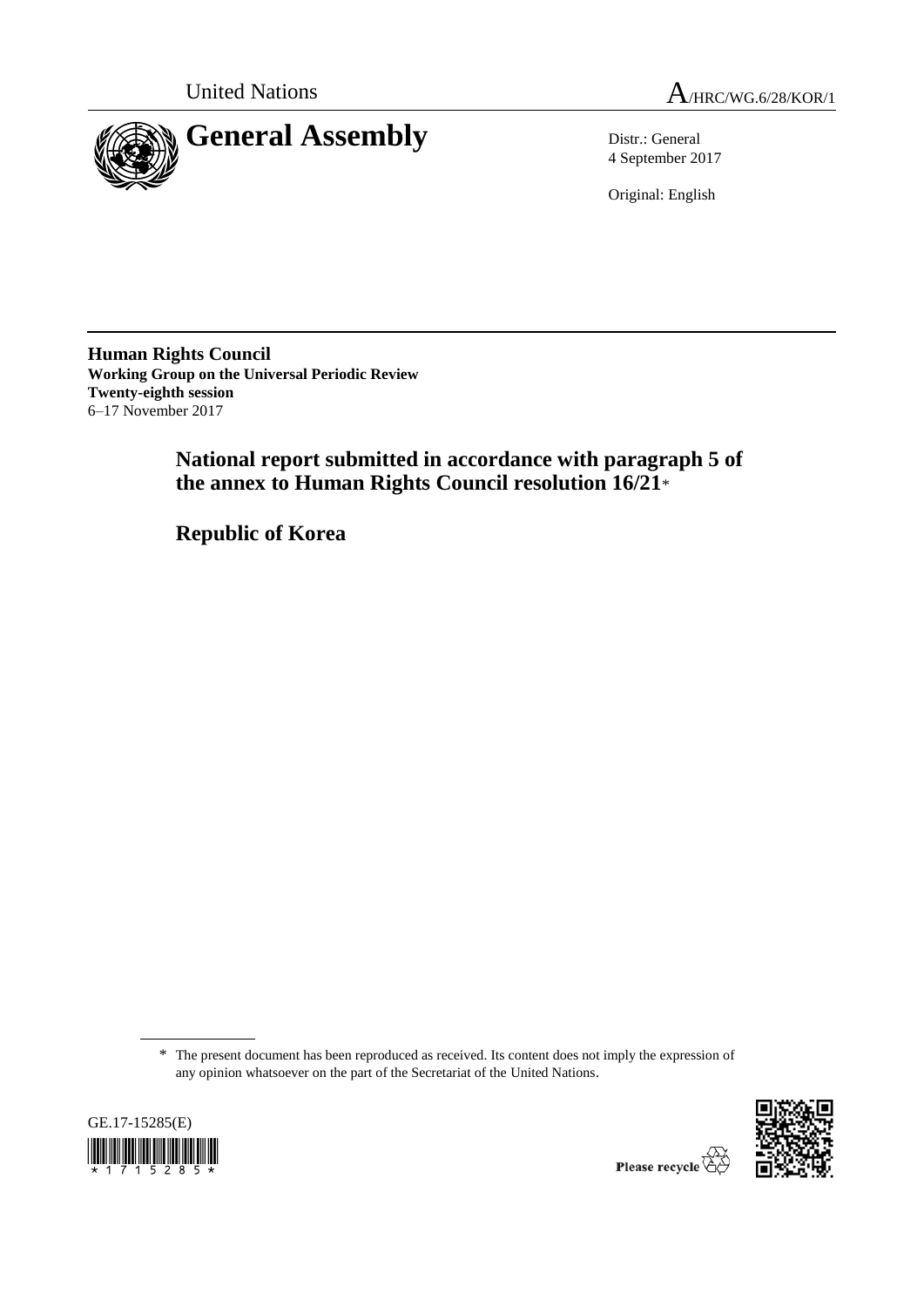## **I. Introduction**

1. Entering its third cycle in 2017 after its inception in 2008, the Universal Periodic Review (UPR) has become a platform where all United Nations (UN) member states review human rights records and hold constructive dialogue to discuss ways to improve human rights, one of the three pillars of the UN. The Republic of Korea (ROK), a member of the UN Human Rights Council (HRC) and having served the presidency of the Council in 2016, welcomes the central role of the UPR in the HRC. The Government of the Republic of Korea (ROK) will continue to commit to promoting and protecting international human rights as a responsible member of the international community.

2. The new administration took office on 9 May 2017, having placed the human rights protection a centrepiece of the state affairs and announced on 19 July one hundred specific policy tasks which include ways to materialize the policies. The tasks contain reinforcing freedom of expression and the independence of the press to uphold democratic principles; strengthening independence and competence of the National Human Rights Commission of Korea (NHRCK); prohibiting discrimination across all sectors of the society; cementing the rights to labour, to social security, to education and to health; and contributing to democracy and the human rights protection in the world, particularly in Asia. As of August 2017, the Government is drafting specific plans to implement these tasks.

3. After the second UPR in October 2012, the Government disclosed the outcome report of the HRC to the public. In August 2013, the Government ministries participated in a review and task selection session in its effort to incorporate the UPR recommendations into specific policy tasks, and reflected the result in the National Action Plan for Human Rights (NAP), which had been implemented since 2012.

## **II. Methodology and consultation process**

4. This national report was drafted by the Ministry of Justice through consultation and cooperation with 12 Government ministries and agencies. In the process of drafting this national report, the Ministry of Justice held a public consultation meeting with representatives from civil society groups along with relevant ministries, the NHRCK, and discussed how to incorporate recommendations in the previous UPR and proposals of the civil society groups. The Ministry of Justice also posted the draft national report on its homepage to gather opinions from the general public. Certain proposals from the civil society and the general public have been reflected in this national report. The Government intends to take the proposals for policy changes from the civil society into consideration during the process of policy making and implementation.

5. Following the second UPR, which resulted in a total of 70 clustered recommendations, the Government held a meeting to collect the opinions of civil society before deciding on the acceptance of the recommendations, and finalized its position on recommendations at the National Human Rights Policy Council after the inter-ministerial consultations. In November 2014, the Government provided its response on the policy proposal by the civil society groups regarding the implementation of the UPR recommendations. Based on this response, a consultation meeting to discuss the UPR implementation was held in March 2015 with representatives from ten Government ministries and agencies, the NHRCK and ten civil society groups.

6. Based upon these consultations of relevant stakeholders, the Government submitted its voluntary mid-term report to the UNHRC on the implementation status of the recommendations made in the second UPR. The public interest and understanding of the UPR grew a great deal, as suggested by the symposium on the implementation of the UPR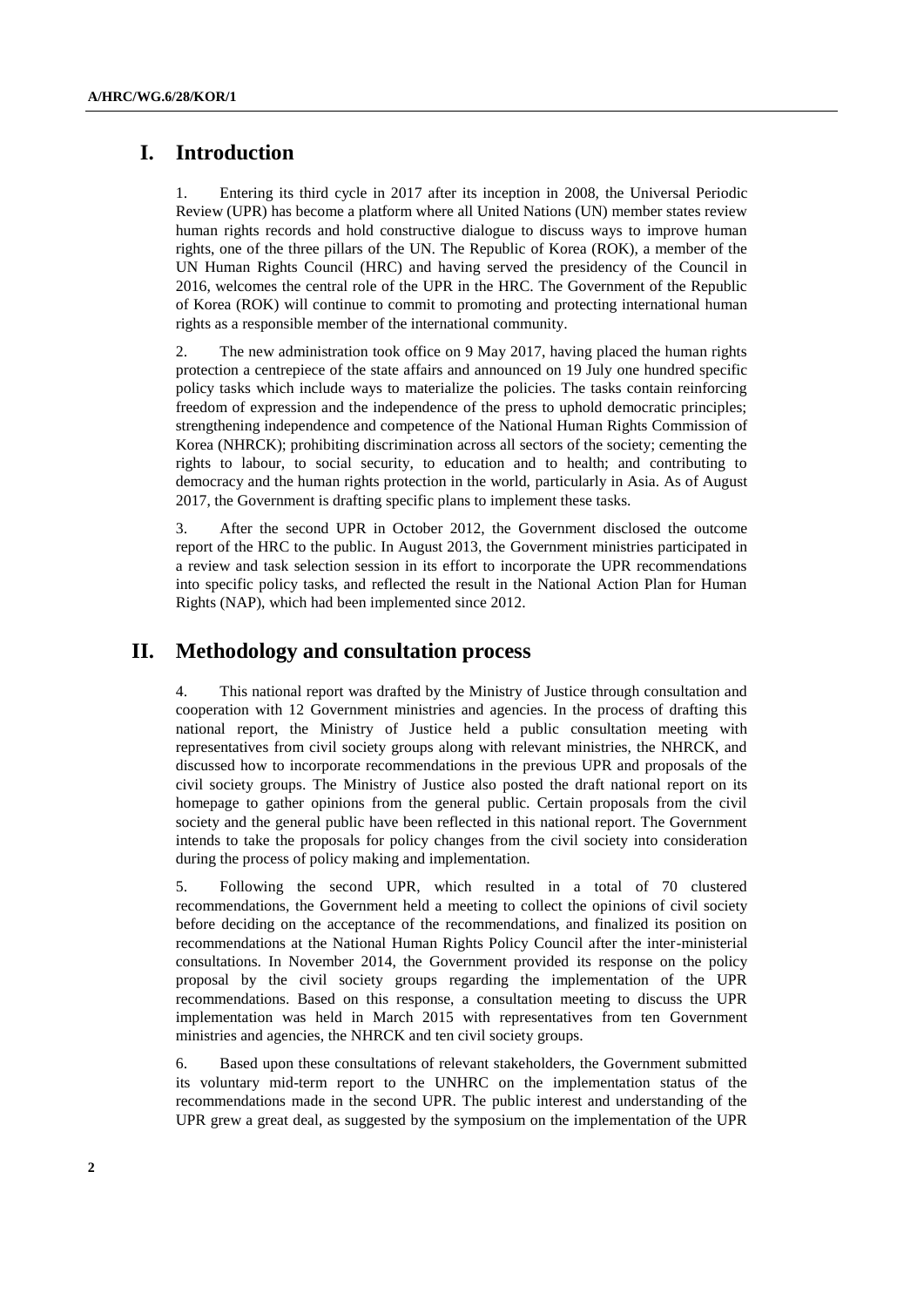recommendations held jointly by the Korean Bar Association and the civil society groups. (Recommendation 15)

# **III. Implementation of recommendations from the second Universal Periodic Review**

### **A. Acceptance of the international human rights norms and mechanisms**

7. The Republic of Korea is a State party to a number of key international human rights treaties, and has accepted the right to individual complaints under four human rights treaties. The Government extended a standing invitation to all thematic special procedures in 2008, following voluntary pledges provided upon the candidacy for one of the first members of the HRC. The Government has held candid and constructive dialogues with special procedures during country visits including the Special Rapporteur on freedom of expression in 2011; Special Rapporteur on the situation of human rights defenders in 2013; Special Rapporteur on racial discrimination in 2014; Special Rapporteur on toxic wastes in 2015; and Special Rapporteur on peaceful assembly and association; and the Working Group on business and human rights in 2016. The Government further supported the Working Group on Enforced or Involuntary Disappearances to hold the 111<sup>th</sup> session in Seoul. (Recommendation 16, Mid-term report)

8. As for the treaties that the Republic of Korea has not ratified, the governmentcommissioned research projects have been carried out on the *Convention on the Protection of All Persons from Enforced Disappearance* and the *Optional Protocol to the Covenant on Economic, Social and Cultural Rights*. Regarding the *Optional Protocol of the Convention against Torture*, the Government continues research on international and domestic norms concerning the definition and the scope of detention, etc., as part of its study on the necessity of amending domestic law and the scope of the amendment deemed necessary. (Recommendations 1, 2, 3, 4, 6)

9. The Government considers that the *International Convention on the Protection of the Rights of All Migrant Workers* and the ILO *Convention Concerning Decent Work for Domestic Workers* are significantly incompatible with domestic law. The ratification of the *Second Optional Protocol to the International Covenant on Civil and Political Rights* is premature at the moment, as it is a matter closely linked to the abolition of death penalty. Meanwhile, the ratification of the ILO's four fundamental conventions concerning freedom of association and prohibition of forced or compulsory labour have not proceeded owing to a number of discrepancies with domestic law and the administrative practice that is far from what is stipulated in the Conventions. However, the new administration which took office in 2017 plans to reform labour-related institution and practices including labourmanagement relations to create a society that respects labour, taking special note of ensuring basic labour rights to meet the international standard by actively pushing forward the ratification of those four fundamental conventions. (Recommendations 1, 5, 7, 35)

10. The inter-ministerial consultations have been carried out on the withdrawal of the reservations to Article 21 paragraph (a) of the *Convention on the Rights of the Child* pertaining to adoption, as the revisions were made on the related legislations and the process for withdrawal of the reservation is underway. On the other hand, the amendment was made in March 2014 on Article 732 of the *Commercial Act*, which prohibited life insurance contracts for persons with disabilities, but the Committee on the Rights of Persons with Disabilities expressed that such amendment is still inconsistent with the *Convention on the Rights of Persons with Disabilities*, which called for the need to reexamine the withdrawal of the reservations. (Recommendations 10, 11, 12)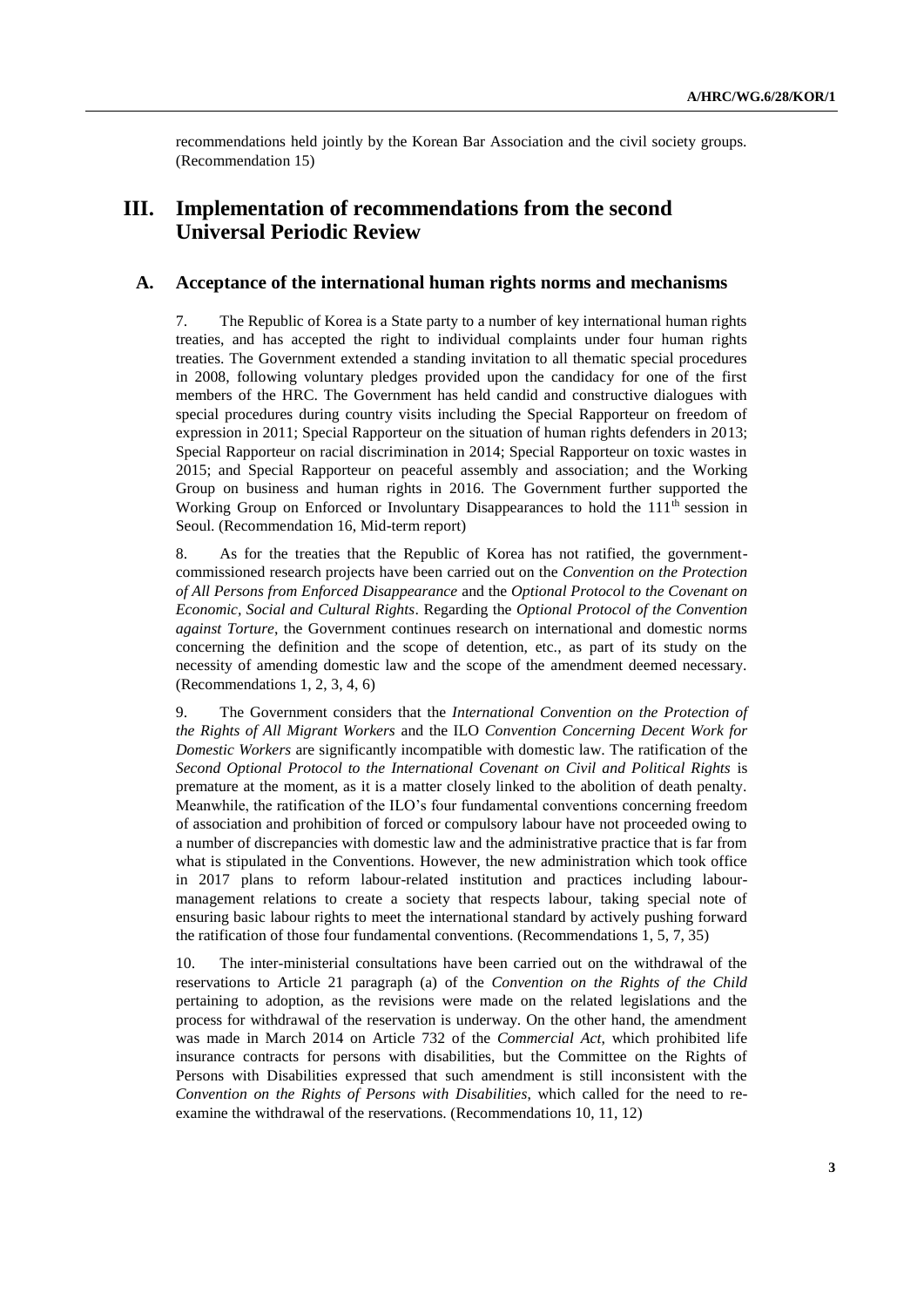11. The second NAP, the blueprint for the Government's human rights policy, which spans from 2012 to 2016, has been completed. The Government plans to establish the third NAP this year, which will be attuned to the new administration's human rights policy and the one hundred policy tasks. A public hearing was held to gather proposals of the civil society and experts. The third NAP will be adopted at the National Human Rights Policy Council after developing specific tasks that incorporate the new administration's agenda and holding further consultation with civil society. The external advisory panel, which monitors and assesses the progress of the NAP, was reorganized in 2013 to include representatives of civil society groups and experts. (Recommendation 15)

12. To bolster the status of the NHRCK, the *National Human Rights Commission of Korea Act* was amended in February 2016, which ensures transparency in nomination and election process and diversity of human rights commissioners, and stipulates the functional immunity for any remarks or decision in the course of performing their duties. The NHRCK is making efforts to achieve diversity in the commissioners by setting guidelines on the election of commissioners and recommending the appointing institutions to follow them. The NHRCK also announces the vacancy of a commissioner, receives recommendations of candidates from the public, and delivers the list to the appointing authorities. (Recommendation 14)

13. In August 2014, the NHRCK newly established the Child and Youth Rights Division which is exclusively in charge of the rights of children and composed the committee on the rights of children in May 2016, reinforcing the independent monitoring of implementation of *the Convention on the Rights of the Child*. In the meantime, the Government reconvened the Child Policy Coordinating Committee and regularly discussed the overall governmental policies on children. In 2015, the Coordinating Committee established and announced the first basic plan for child policy. (Recommendations 17, 18, 19)

14. Under the *Framework Act on International Development Cooperation*, the official development assistance (ODA) is provided for the fundamental purpose of reducing poverty in developing countries; promoting the rights of women, children and persons with disabilities; achieving gender equality; and realizing sustainable development and humanitarianism. The Republic of Korea spent a total of USD 1.92 billion on ODA in 2015, which is 0.14 percent of its GNI, and the expenditure increased by an annual average of 10.2 percent between 2011 and 2015. Through the Second Basic Plan for International Development Cooperation from 2016 to 2020, the Government intends to increase its ODA share of GNI to 0.2 percent by 2020, and to 0.3 percent, the average of the DAC members, by 2030. (Recommendation 70)

#### **B. Principle of equality and non-discrimination**

15. The Constitution, the National Human Rights Commission of Korea Act, and 90 other legislations prohibit discrimination in a number of sectors based on various grounds, including sexual orientation and gender identity. Since 2006, the Government collected various opinions and continued with its research for the sake of legislative integrity in an effort to enact general anti-discrimination laws. Nevertheless, legislative procedure did not proceed, as a number of legislative bills proposed by the Government and lawmakers did not make it to the discussion at the National Assembly and were discarded upon expiration of the term. In 2013, the Government presented the enactment of anti-discrimination act as one of the policy tasks, organizing a working group to undertake the enactment of the law and conducting research on foreign legislations and precedents. Nonetheless, legislative process has been stagnant because of social controversy related to prohibited grounds of discrimination such as sexual orientation. The Government will carry on research and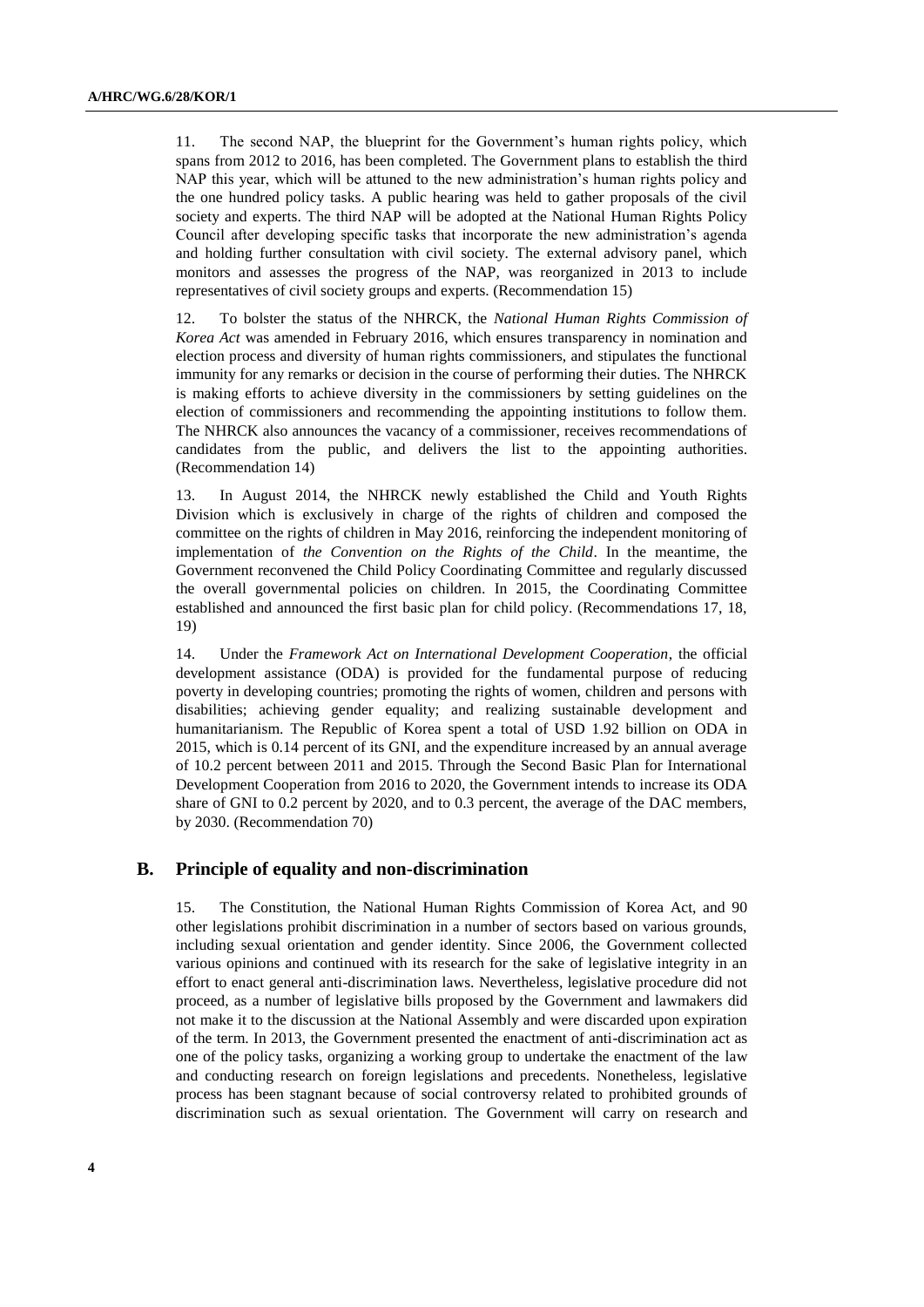review a number of issues pertaining to the general anti-discrimination law and listen to public opinion. (Recommendations 21, 22, 23, 24, 30, 33)

16. The Government shifted the paradigm of policy on women to gender mainstreaming, aiming at achieving gender equality by more effective use of the policies that had been in place, including Gender Impact Analysis and Assessment, Gender Budget and Gender Statistics. The Committee on Gender Equality has been tasked with duties including coordination, cooperation, and execution of policies on gender equality by central government and local government. A new obligation on the ODA to make efforts to encourage equal participation of both genders and to develop measures to ensure gender equality in the programs was introduced. (Recommendations 25, 26)

17. To tackle racial discrimination and xenophobia, the Government is actively pursuing policies to prohibit discriminatory practices against and to protect human rights of foreigners by means of education and promotional activities under the *Act on the Treatment of Foreigners in Korea.* The ROK also legislated the *Protection and Promotion of the Diversity of Cultural Expressions Act* in 2014 to implement the UNESCO *Convention on the Protection and Promotion of the Diversity of Cultural Expressions*, to which the Republic of Korea acceded. Meanwhile, the Korea Communications Standards Commission (KCSC), established in accordance with the *Act on the establishment and operation of Korea Communications Commission*, independently performs its duties, carrying out impartial review in line with the prescribed regulations and procedures. Furthermore, the KCSC carries out a review on broadcasts inciting prejudice and making derisive or disparaging remarks against persons of a certain racial profile, and imposes sanctions on broadcasters violating the related provisions. The KCSC carries out the same function regarding racial discriminatory expressions on the internet in accordance with the Review Regulations on Internet and Telecommunications. Along with these efforts, the KCSC published guidelines on media language and provided periodic education for broadcasting stations to use it for review. (Recommendation 30)

18. The crime of indecent act stipulated under Article 92-6 of the *Military Criminal Act* does not intend to impose criminal punishment by reason of one's sexual orientation, but is set out to uphold military order and discipline, taking into account the nature of communal living in barracks. The Constitutional Court has also ruled several times in favour of the constitutionality of the concerned provision for this reason. Nonetheless, an amendment bill to abolish the provision has been submitted to the National Assembly and the Ministry of National Defence is considering the necessity of the amendment. (Recommendation 34)

### **C. Civil and political rights**

#### **Rights to life, liberty, and safety**

19. The Republic of Korea is a *de facto* abolitionist country which has not executed capital punishment since December 1997. The actual abolishment of death penalty, however, merits comprehensive and careful consideration, as it requires a comprehensive review of the public opinion, legal perception, social reality, the function of criminal policy, and the entire criminal punishment system with death penalty as the maximum penalty. The ratification of the *Optional Protocol to the International Covenant on Civil and Political Rights, aiming at the abolition of death penalty* will be considered depending on whether or not the Government decides to abolish the death penalty or officially declare moratorium. (Recommendation 35)

20. The suicide rate in the Republic of Korea shows the highest rate among all OECD nations. However, the suicide rate is on downward trend thanks to proactive policy efforts of the Government, including the legislation of the *Act for the Prevention of Suicide and the*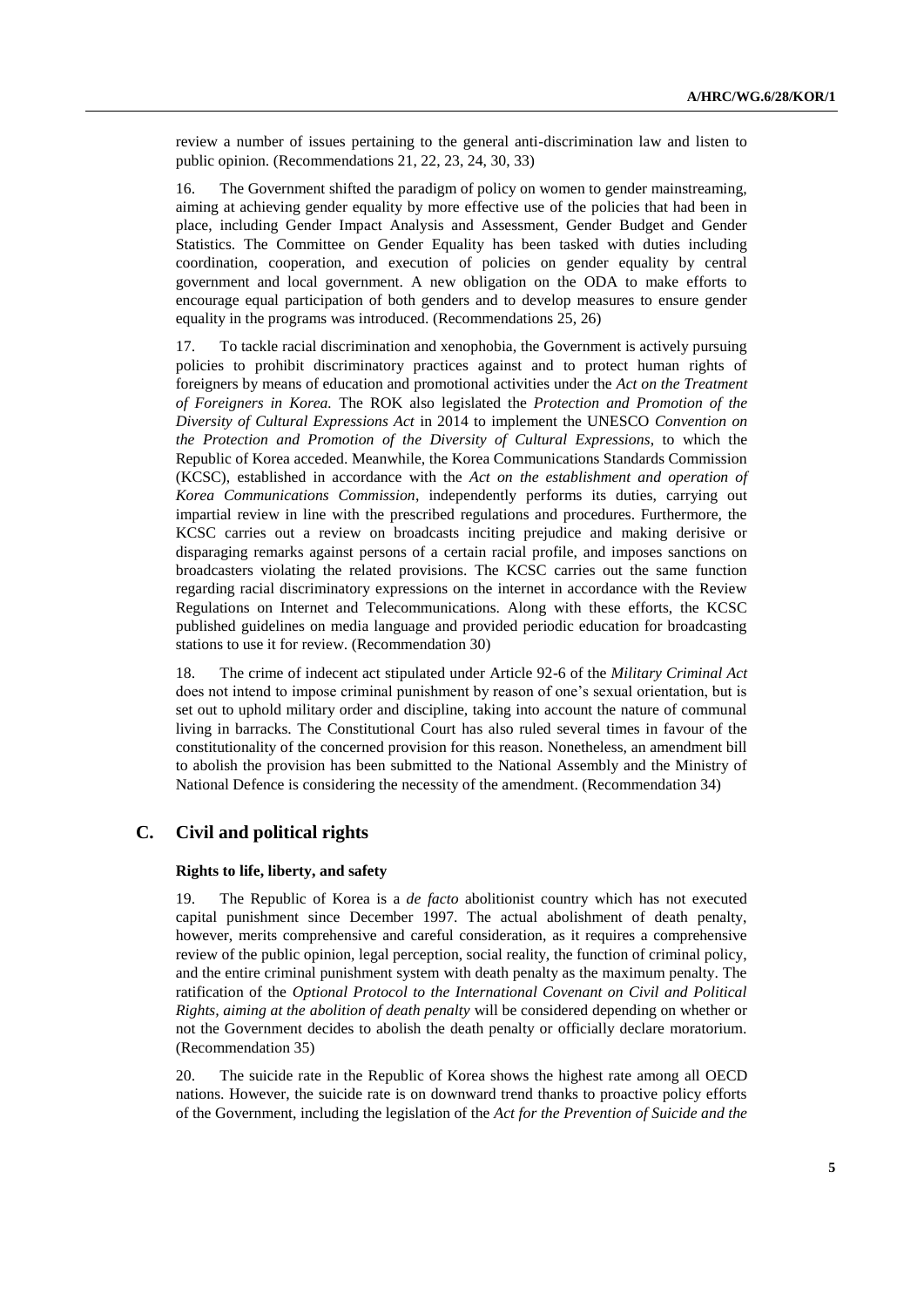*Creation of Culture of Respect for Life* in 2011, and prohibition of production and distribution of toxic herbicide such as parquet, which was frequently used by the elderly to commit suicide. The Government-led efforts to reduce the suicide rate include counselling and support for people at high risk of suicide through 241 mental health centres nationwide, counselling through suicide prevention lifelines available 24/7, and follow-up measures for people visiting emergency rooms due to failed attempt at committing suicide. Starting in 2018, the Government plans to impose greater accountability on local governments for suicide prevention by assessing the result of the suicide prevention plans put forward by the local governments.

21. The act of torture or cruel treatment is punishable under the *Criminal Act* and the special criminal act. The NHRCK conducts independent monitoring of torturous acts upon the complaints submitted by victims of torture, with various means including investigation, *ex officio* investigation and visits. In 2007, the Government of the Republic of Korea codified the right to have a lawyer be present during interrogation of a suspect, so as to prevent any human rights violations such as acts of torture during investigations. This has significantly driven up the participation rate of legal counsel during interrogations. The Government has also developed and operated human rights education programs tailored to different nature of duties of the prosecution, the police and the military. (Recommendations 3, 13, 16, 37)

22. While ensuring peaceful protests, the police hold on to the principle of strict response against violence in the protests. It educates the frontline police officers on human rights protection and rules compliance, and ensures they learn the manual on dealing with situations that could erupt during demonstrations. As for Mr. Baek, a farmer who was injured in a demonstration in November 2015 and died in September 2016, the prosecution is currently conducting investigation on the case, according to which the police will take corresponding measures. Furthermore, the police have organized the Police Reform Committee, consisting of experts from civil society groups and academia. The Inquiry Committee on Human Rights Violations by the Police was established under the Police Reform committee, which carries out inquiries on human rights abuses committed during the police response to demonstrations and investigations. The Inquiry Committee will look into the conditions and factors that contribute to occurrence of human rights violations, and take relevant measures such as improving the institutions and practices to prevent recurrence of human rights abuses. (Recommendation 36)

23. The *Special Act on the Support for Mine Victims* was enacted in 2014, and has been in force since 2015. Under the Act, the mine victims are supported by medical subsidies and compensation. As of February 2017, a total of 428 applications were filed, 135 of which were reviewed and KRW 4.7 billion was paid to 80 victims in the form of medical compensation and medical subsidies. Currently, 293 applications are under review and 55 applications were dismissed. (Recommendation 44)

#### **Privacy, marriage and family relationship**

24. A resident registration number is necessary as a basic scheme for improving the citizen's convenience and for administrative purposes. In December 2015, the Constitutional Court ruled that the previous practice of prohibiting the change of the resident registration number is incompatible with the Constitution, for it may extremely limit one's right to informational self-determination. The Government amended the relevant legislation in line with the decision made by the Constitutional Court, and change of the resident registration number became available through the review and decision by the Committee on Change of Resident Registration Number upon the request made by those who either have suffered damages including loss of life, bodily injury, property loss or sexual violence or are at the risk of such damages resulting from leaked information.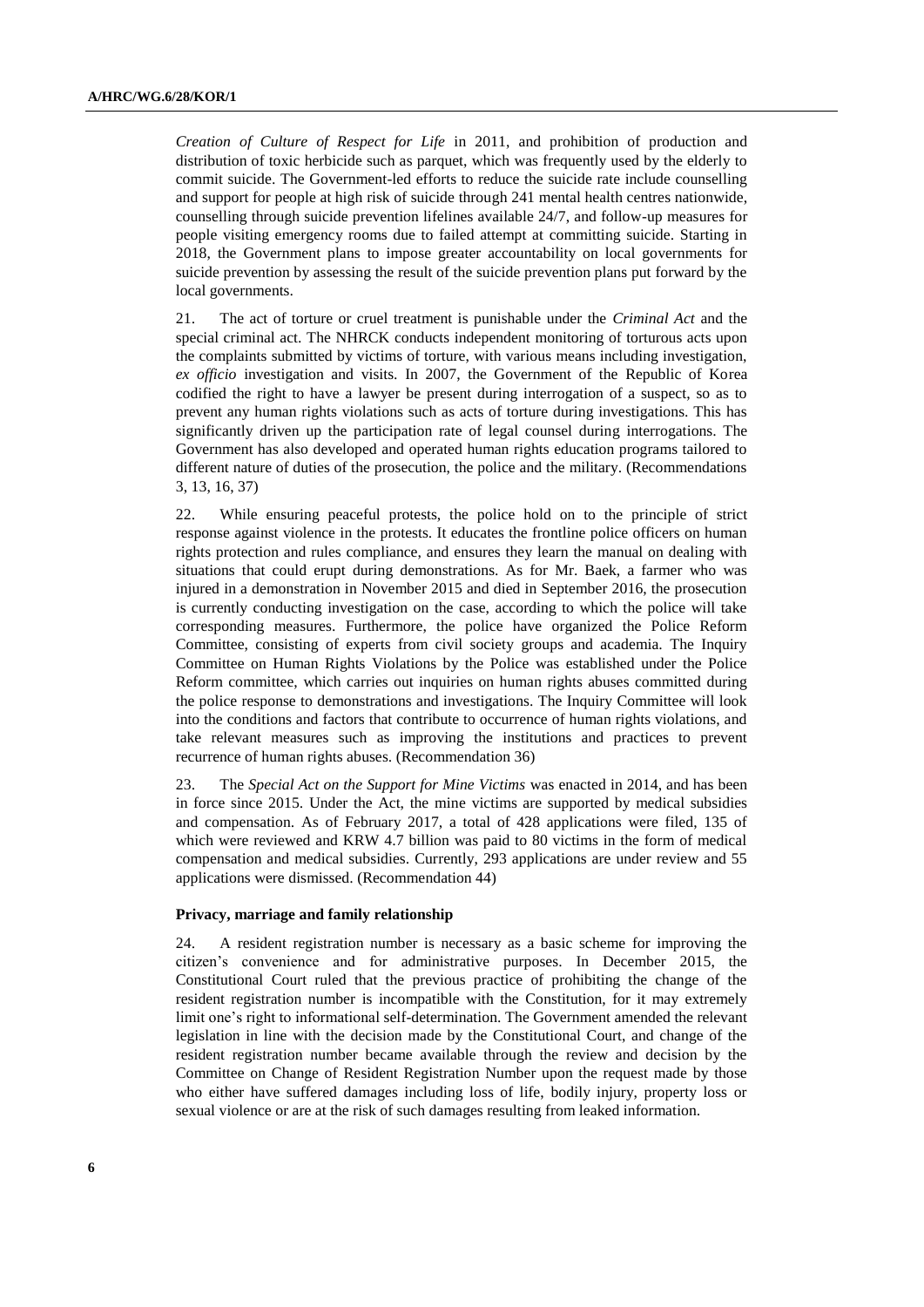25. The *Act on the Promotion of Information and Communications Network Utilization and Information Protection* (hereinafter "Information and Communications Network Act") was revised in March 2016, tightening measures for deleting of and blocking access to leaked personal information. The amended Act also introduced punitive damages under which an organization responsible for the leakage of personal information either by intention or by negligence is subject to aggravated liability and has to pay for as much as three folds of the damages it inflicted and strengthened punishment for transfer of personal information abroad, which are defined in specified acts. The executive of a business in breach of the *Information and Communications Network Act* is to be charged with more accountability, and any profits obtained by crimes concerning personal information shall be confiscated or forfeited. The Government also amended the *Act on the Protection, Use, etc. of Location Information* in 2016 in an effort to tighten control over any attempt to misuse one's location information, by including an employee of a location information provider in the provision regarding the grounds for disqualification of holding access authority to personal information. These are all parts of the Government's effort to step up its privacy protection measures that emerge with the advancement of ICT.

26. The Government introduced the Comprehensive Plan to Prevent Domestic Violence in 2011, expanded the scope of institutions obliged to receive mandatory education on the prevention of domestic violence, and exerted its effort to raise awareness of domestic violence and its elimination. Police stations at all levels have been deployed with police officers exclusively in charge of domestic violence. The *Act on Special Cases Concerning the Punishment, etc. of Crimes of Domestic Violence* was amended to strengthen the early response to domestic violence, granting the police with authority to enter the site of violence to investigate; allowing the victims or their legal representatives to request a protective order by the court; and imposing punishment on anyone who fails to comply with an urgent interim measures. The change of resident registration number has been allowed since May 2017, for the victims of sexual violence, domestic violence, or sex trade who either have been damaged or are at risk of damage from the leakage of resident registration number and this policy will further be complemented taking into account the needs of the victims of violence. Moreover, the Government will enact a comprehensive and general legislation for the prevention of gender-based violence. (Recommendations 27, 39)

#### **Fundamental liberty: Freedoms of religion, expression, association, and peaceful assembly**

27. Taking into consideration the unique security situation of the Korean peninsula and the equity of the military service system, the introduction of alternative service for conscientious objectors has to be preceded by public consensus and thorough discussion. Public discussion regarding the issue is underway, as the Constitutional Court held an open hearing regarding the matter, a legislative bill introducing alternative service for conscientious objectors has been submitted to the National Assembly and the relevant Ministry has also conducted a public opinion survey. (Recommendation 53)

28. The disposition of security surveillance is imposed on a person who has committed crimes that could harm the basic democratic order such as insurrection, and whose risk of repeating a crime has been recognized. The Government carries out objective and practical review on the risk of recidivism, on which a disposition is made, and thorough investigation on the prisoner, along with keeping diversity of the members of the deliberation committee on security surveillance disposition, so as to ensure that a probation decision is not arbitrarily made. (Recommendation 58)

29. The *National Security Act* (NSA) is strictly interpreted and applied in accordance with the rulings made by the Constitutional Court and the Supreme Court, in order to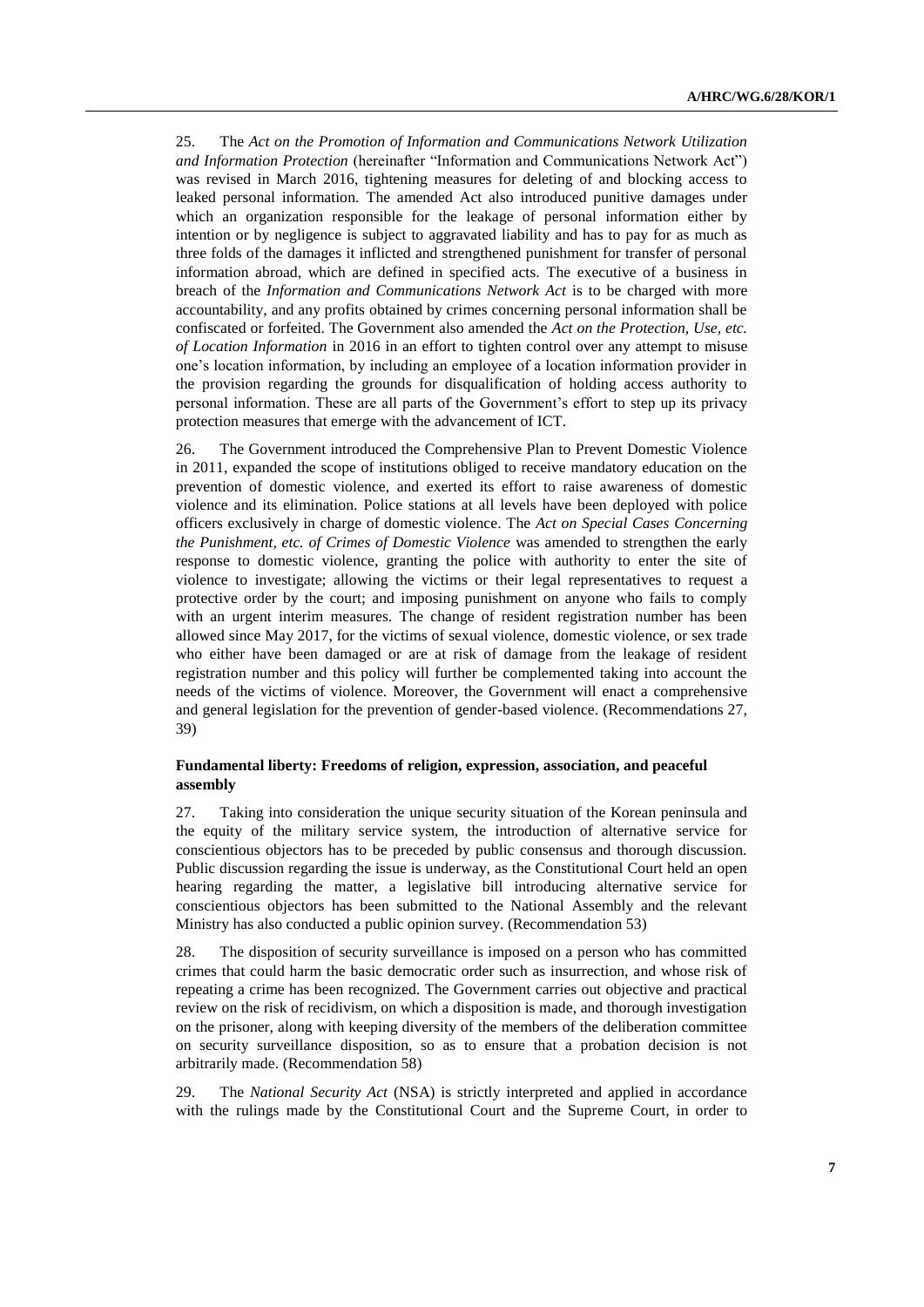prevent the abusive application of the Act. The application of the Act is strictly limited to the minimum necessary scope, which is to maintain the survival and safety of the nation as well as the basic liberal democratic order, so as not to unjustly limit the freedom of expression. The number of detained people for violating the NSA remains low, with only 26 in 2012, 38 in 2013, 7 in 2014, 26 in 2015, and 21 in 2016. (Recommendations 54, 55, 56, 57)

30. Freedom of expression on the internet is protected as much as possible in accordance with the Constitution and relevant laws. Article 44-2 under the *Information and Communications Network Act* stipulates that any information that violates other people's rights, such as the right to privacy or the right to reputation, is subject to *ad hoc* measures. Article 44-7 of the Act also prohibits the circulation of unlawful information, which may be rejected, suspended or restricted after the deliberation of the Communications Standards Commission. The Government has been carrying out tasks regarding *ad hoc* measures to enhance procedural fairness by proposing the amendment of the *Information and Communications Network Act*, to introduce the right of a publisher of information to file an objection to the *ad hoc* measure. (Recommendations 50, 51)

### **D. Economic, social and cultural rights**

### **Fair and favourable labour conditions**

31. The Government provides various training programs such as career consulting, career training, job adaptation training, job matching and follow-up management to address the employment rate of youth and women and to provide quality jobs. In particular, the Government has been carrying out the Employment Success Package Program since 2009 to assist the employment of low-income groups. As for the middle-aged and the elderly, the Government extended the retirement age to 60 by amending the *Employment Promotion for the Aged Act* in 2013 and has offered support scheme tailored for the middle-aged and the elderly to facilitate their re-employment. (Recommendation 60)

32. The minimum wage scheme applies to all kinds of businesses and workplaces except for businesses that only employ relatives living together with the employer, persons employed for housekeeping, and seafarers and ship owners subject to the *Seafarers' Act*. Since 2013, the Ministry of Employment and Labour has been prompting the Minimum Wage Council to raise the minimum wage to a reasonable level in light of economic growth and inflation to improve distribution of income. Recently, minimum wage was raised by 7– 8% in the past few years and the Minimum Wage Council recently decided to increase minimum wage by 16.4% for the year 2018.

33. One of the most critical challenges in Korea's labour market is discrimination between regular workers and non-regular workers. The Government devised the Comprehensive Measures for Non-Regular Workers in 2011 and again at the end of 2014. As of August 2014, non-regular workers accounted for 32.4% of the total paid workers and the disparity in the working conditions between regular and non-regular workers are significant in terms of wage, subscription to social insurance, and the period of employment. Various efforts have been put in place including a minimum wage increase, expansion of social insurance subsidies to low-income non-regular workers, expansion of severance pay coverage for non-regular workers, encouraging the conversion of the status of non-regular workers to the regular status and prohibiting discriminatory practices against non-regular workers, strengthening the effectiveness of the discrimination correction system by expanding the scope of the corrective orders on discriminatory practices and by introducing punitive. The Government is also making efforts to improve the actual treatment and to protect basic working conditions for daily workers and workers provided by contracted firms. As a result, the total hourly wage of non-regular workers is on the rise,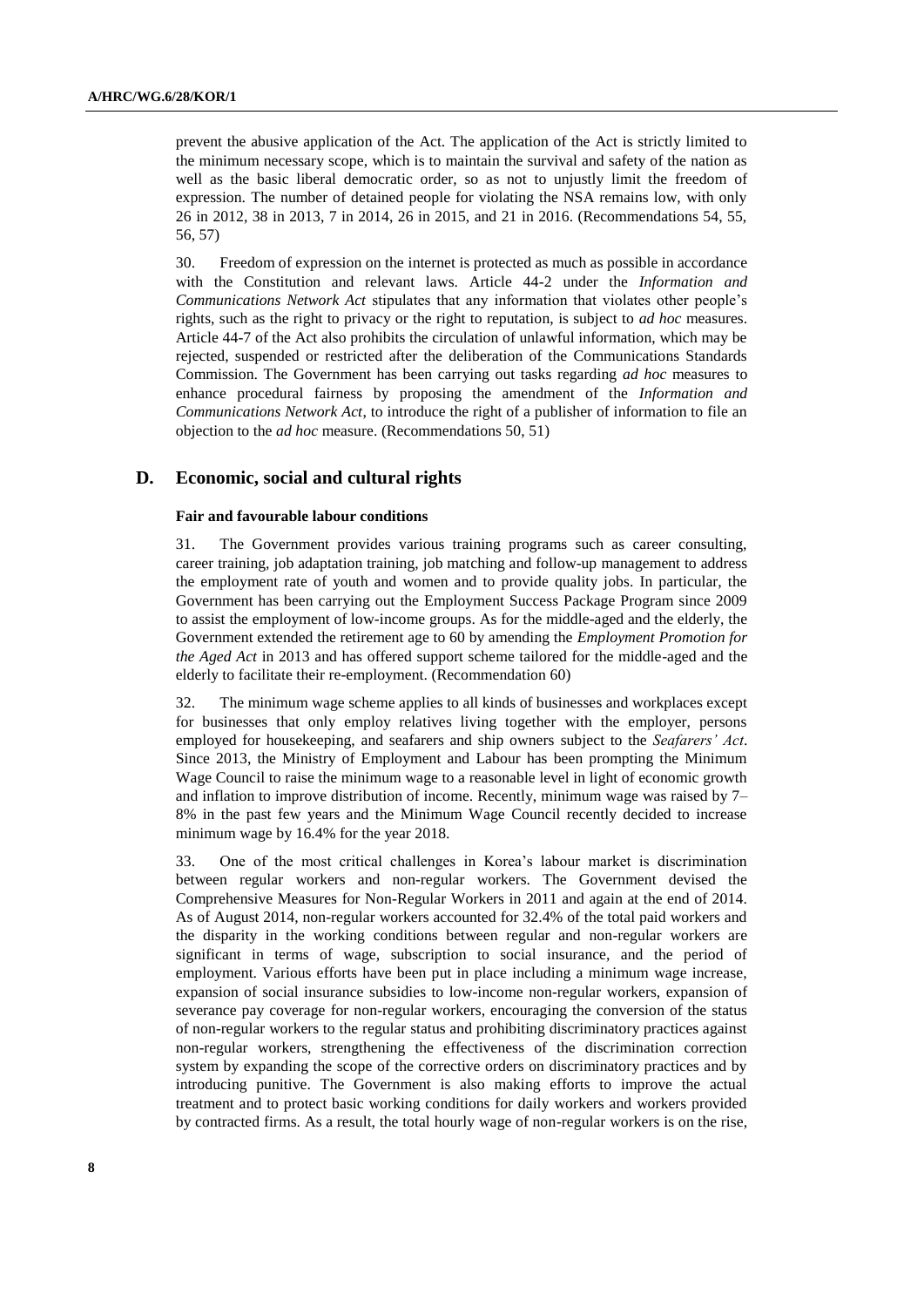and the wage of non-regular workers compared to that of regular workers has also improved from 61.3% in 2011 to 66.3% in 2016. The Government devised a plan in July 2017 to convert non-regular workers in public sector to regular workers, through which the overuse of non-regular employment for the purpose of cost reduction will be restricted. The Government will also devise a roadmap to prevent the overuse of non-regular employment and to improve treatment of non-regular workers in private sectors, with a view to achieving the Government's objective to foster a labour-respecting society.

34. As for the workers in special types of employment, who have not received sufficient legal protection due to their status and not recognized as a worker under the *Labour Union Act*, the court until now has determined whether a person is a worker on a case-by-case basis due to various types of work and the degree of the dependency to their employer. However, the need for legal protection has arisen as the number of workers in special types of employment grew and they are under either direct or indirect control of an employer depending on the type of work. In response to the calls for legal protection for workers in special employment, the Government has made policy efforts as to the detailing of unfair trade practices under the *Monopoly Regulation and Fair Trade Act*, the application of the *Act on the Regulation of Terms and Conditions*, and the special application of the *Industrial Accident Compensation Insurance Act*. The Government plans to provide measures to protect basic labour rights of those in special types of employment through public discussion involving the government, employer, and worker representatives as well as experts from the related fields.

#### **Rights to social security and to adequate standard of living**

35. The Basic Living Security System is being modified so that the criteria for obligatory support providers better reflect the reality, by narrowing down the scope of obligatory providers and easing the criteria to determine support capability determination. In 2015, the existing single selection criteria was substituted with multiple criteria for the provision of different kinds of benefits and relative poverty line was introduced, changing the eligibility formula for benefits from the percentage of the minimum wage to the standard median income. This is to enable the recipient, even when their income increases beyond the threshold, to continue receiving benefits that are needed for specific circumstances of the recipient's household. Also, the system was modified to exempt a spouse of the deceased obligatory providers from the responsibility to support the recipient. The income criteria for determining the obligatory provider's ability to provide support were alleviated to enable obligatory providers to maintain a decent life at the level of median income while also supporting the recipient. The income criteria were further eased for the obligatory provider whose family member has severe disabilities. The recipients of education benefits no longer have to satisfy the requirement of obligatory support criteria under the modified system. (Recommendations 59, 60)

36. The Government made a paradigm shift in building social safety net to eradicate poverty, ensuring that the focus of the Government support lies in enabling the recipients to cut themselves off poverty. The introduction of the disability pension scheme, the identification and support for the potentially poor, and the adoption of basic pension scheme are all part of the Government's efforts to better ensure income security for vulnerable groups and to reduce poverty. At the same time, the Government focuses on associating welfare system with labour, reinforcing labour incentives that help the lowincome population overcome poverty and able to self-support. The basic pension system introduced in 2014 has replaced the previous basic old age pension to provide the bottom 70% of the elderly aged over 65 with stable income. As of the end of 2016, around 4.58 million people, 65.6% of around 6.99 million elderly citizens, were the recipients of the basic pension. (Recommendation 59)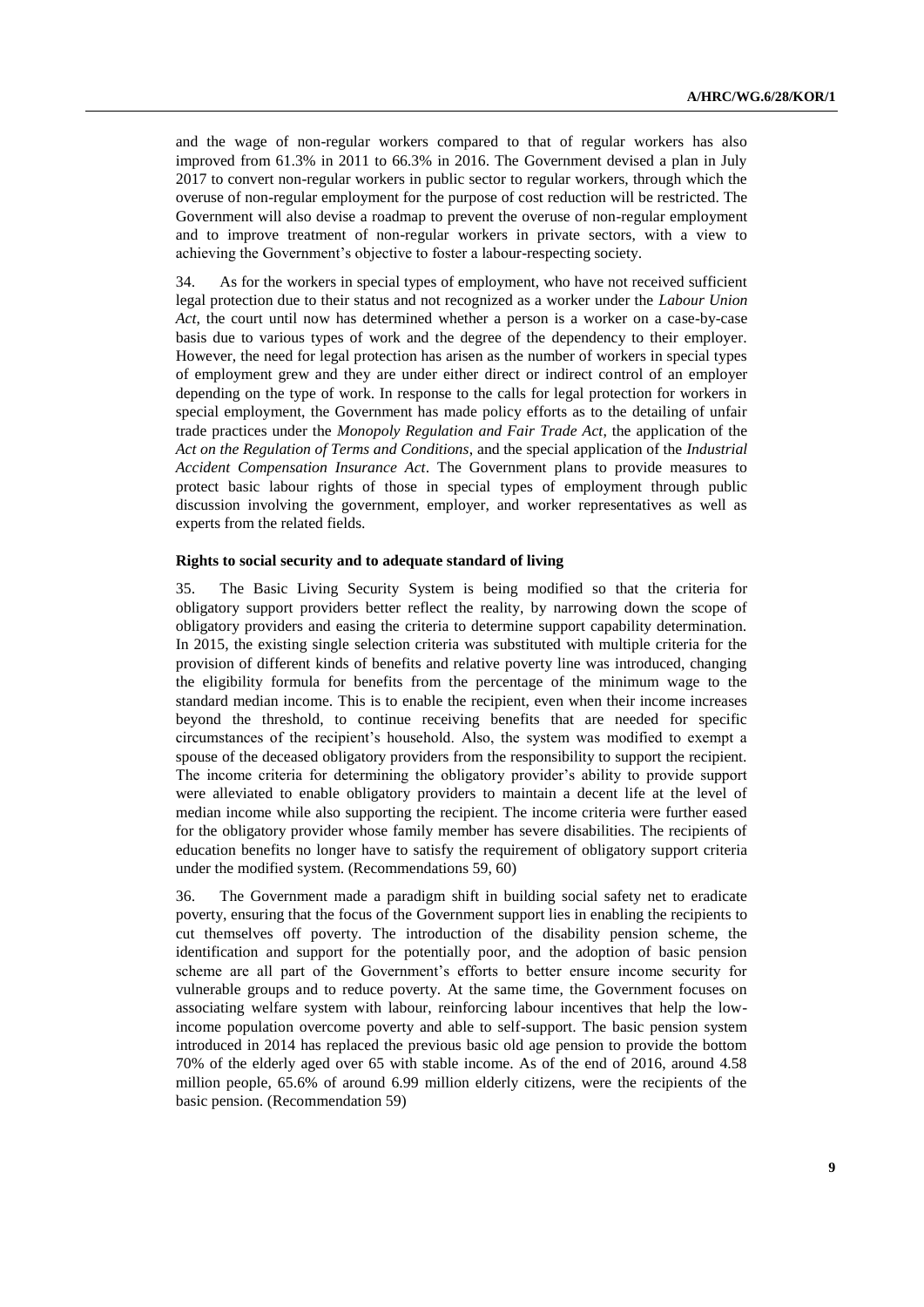37. From 2013 to 2017, a total of 531,000 public rental houses were provided through the Government's initiative to expand public housing. The Government also plans to procure housing sites to provide 150,000 houses for college students and newlyweds by 2017. The New Stay Project, which claims to be a quality rental housing program offering residential stability for the middle class, provides various options, disaggregated by housing providers, house types and land type, such as urban-type, land lease-type, cooperative association-type and *han-ok* (traditional Korean house)-type. The Government is promoting a policy for low-income families by expanding housing benefits in order to better meet their particular needs. As of the end of 2016, housing benefits were provided to a maximum of 811,000 households with an average housing benefit for monthly rent or support for house renovation at KRW 111,000. (Recommendation 61)

#### **Right to health**

38. The coverage of the National Health Insurance inched up from 62% in 2013 to 63.2% in 2014 and 63.4% in 2015. The Government establishes and implements the midterm national health insurance plan every five years. The goal spanning from 2014 to 2018 is to ensure fair health coverage for all people by alleviating the medical expense burden and improving health. The plan consists of 32 specific tasks for three objectives, which include ensuring essential health care services for major health issues of each life cycle stage; tackling expensive healthcare services that are uninsured; and strengthening health care support for vulnerable groups and the marginalized. In particular, the plan intends to support marginalized groups by expanding provision for prosthetic appliances for persons with disabilities, to improve criteria for eligibility, and to expand coverage of health care costs for portable oxygen therapy devices, breathing apparatus, and other essential homevisiting physical treatment. The Government's effort to secure the right to health also includes the maximum limit for co-payments of health care costs depending on the income group to which a recipient belongs.

39. The mental health policy of the Republic of Korea is under transformation: the policy previously focused on the medical treatment of the mentally ill, but now it is leaning toward early detection of mental illness, reinforcement of the support for persons with mental illness to return to society, and stronger mental health for all. Taking note of a change in policy focus, the *Mental Health Act* was wholly revised on 29 May 2016 to the *Act on the Improvement of Mental Health and the Support for Welfare Services for Mental Patients*, which took effect on 30 May 2017. The revision significantly improved the conditions and procedures for hospitalization and lowered number of human rights abuses of patients. Furthermore, welfare services support has been buttressed by the revised Act, which newly stipulates support for social integration of persons with mental illness. The Government plans to expand considerably the infrastructure and personnel of mental health centres to establish the system for early detection of mental illness and to launch a nationwide mental health service.

### **Right to education**

40. As of 2016, enrolment for preschool marked 50.7%, elementary school 98.1%, middle school 94.9%, high school 94.1%, and tertiary institutions 68.5%. Education is compulsory until middle school, and the Government plans to expand compulsory education to high school.

41. The Government amended the *Higher Education Act*, placed an upper limit on the increase of college tuition, and established the Enrolment Fee Deliberation Committee in order to make college tuition affordable. In 2012, the Government launched the state scholarship scheme, and successfully reduced the tuition fee burden on students and parents by 50% on average by means of government-funded scholarship of KRW 3.9 trillion and an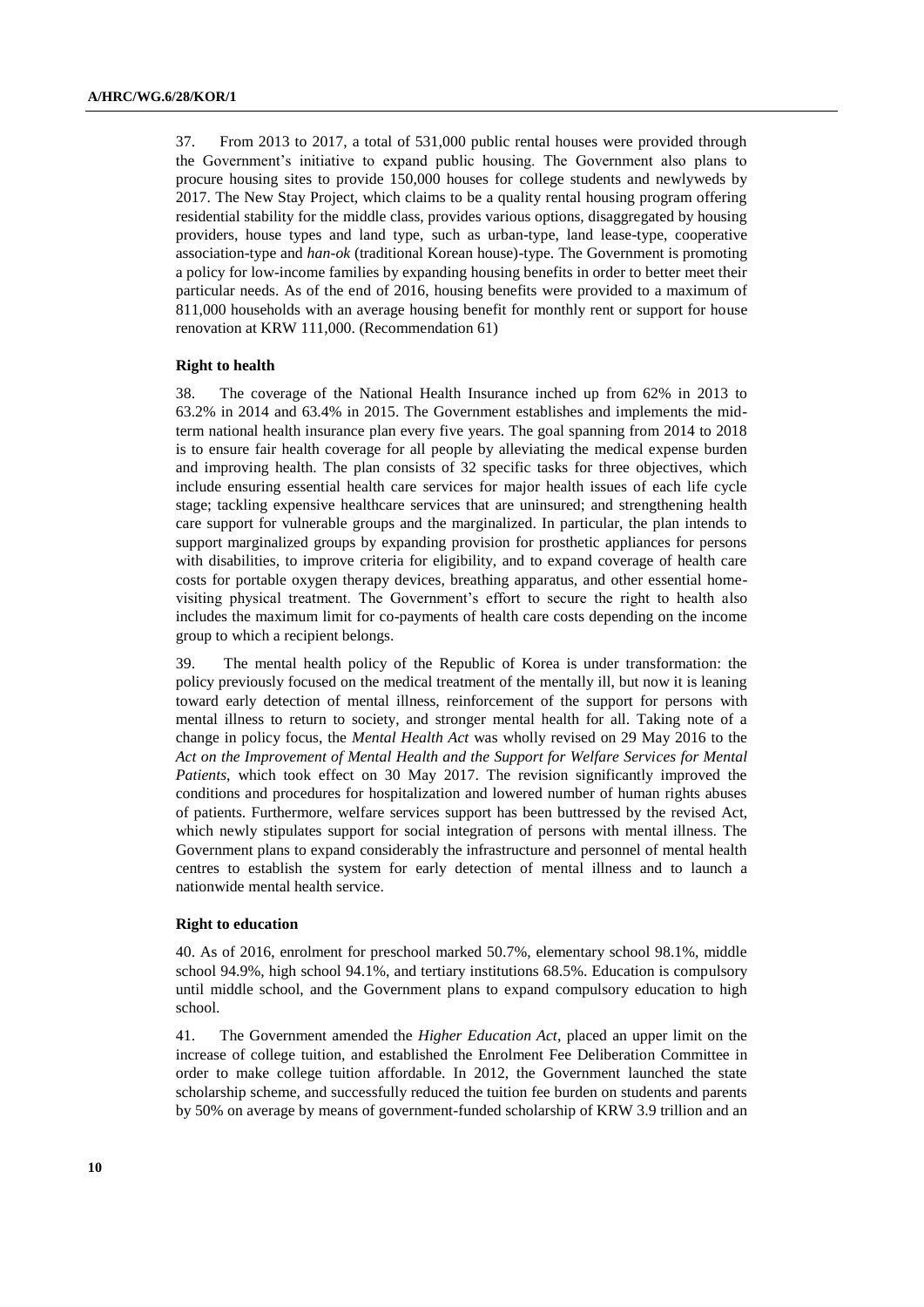additional KRW 3.1 trillion colleges solicited by such measures as freezing and cutting tuition, and creating scholarship fund. As of 2017, state scholarship can be categorized into three types: first, students receive different amount of financial aid depending on their family's income; second, students receive scholarship whose amount is calculated in association with the efforts of their colleges to reduce tuition; third, students from multiplechildren family receive scholarship specifically designed for them. Moreover, the interest rate on student loan is 2.5%, significantly lower than inflation rate, which contributes to better access to tertiary education by reducing tuition burden. (Recommendation 63)

### **E. Protection of the rights of women and children**

42. To ensure non-discrimination against women and achieve gender equality, the Government wholly revised the *Framework Act on Women's Development* into the *Framework Act on Gender Equality*. The paradigm of the policies on women shifted from women's development to the actual gender equality. All Government agencies are now responsible for taking up measures for gender mainstreaming in the course of performing their duties. The revised Act newly stipulates provisions concerning the Gender Impact Analysis and Assessment, Gender Budgeting, Gender Statistics, Education on Gender Sensitivity, and developing and announcing the Gender Equality Index. The national gender equality index is composed of eight categories and 23 indices, including economic activity, decision making, education and career training, welfare, health care, safety, family, and culture and information. (Recommendations 26, 27)

43. To tackle prejudice and discrimination against single-parent families, schools at all levels provide education on single-parent families and educate relevant officials on building up expertise on the matter. Furthermore, the *Single-Parent Family Support Act* was amended in 2016, which sets forth the principle of non-discrimination against children from single-parent families, when caring and educating children. The Government organizes the awareness campaign on single-parent families, while supporting teen fathers and teen mothers by means of additional child support subsidies, education subsidies to prevent academic suspension, and subsidies to support their financial independence. The Government also legislated the *Act on Enforcing and Supporting Child Support Payment* in 2014 to enable single parents with minor children to receive child support from noncustodial parents. The Child Support Agency was established in 2015 to offer a one-stop service covering consultations, negotiations, litigation and collection, and follow-up management. (Recommendation 28)

44. In order to address the inequality of women in employment and labour market, *the Equal Employment Opportunity and Work-Family Balance Assistance Act* stipulates the principle of equal pay for equal work, the violation of which is subject to criminal punishment. Various policies have been put in place to enable work-family balance and prevent women's career break, such as childcare leave, part-time job, flexible work arrangements, and the establishment of infrastructure for telecommuting and ubiquitous working. Childcare leave was expanded in 2014 to allow the parents with children under the age 8 or grade 2 to take the leave up to one year. In order to promote paternity leave, the Government introduced a Father's Month program since 2014. If both parents take the childcare leave successively for the same child, the childcare benefit for the second parent is raised to 100% of their ordinary monthly wage up to KRW 1.5 million for the first month of childcare leave. (Recommendations 26, 48)

45. Sexual harassment in the workplace is subject to criminal punishment if it constitutes the elements of crimes under the *Criminal Act*, but in principle, sexual harassment in the workplace is considered as a discriminatory practice. The *Equal Employment Opportunity and Work-Family Balance Assistance Act* prohibits sexual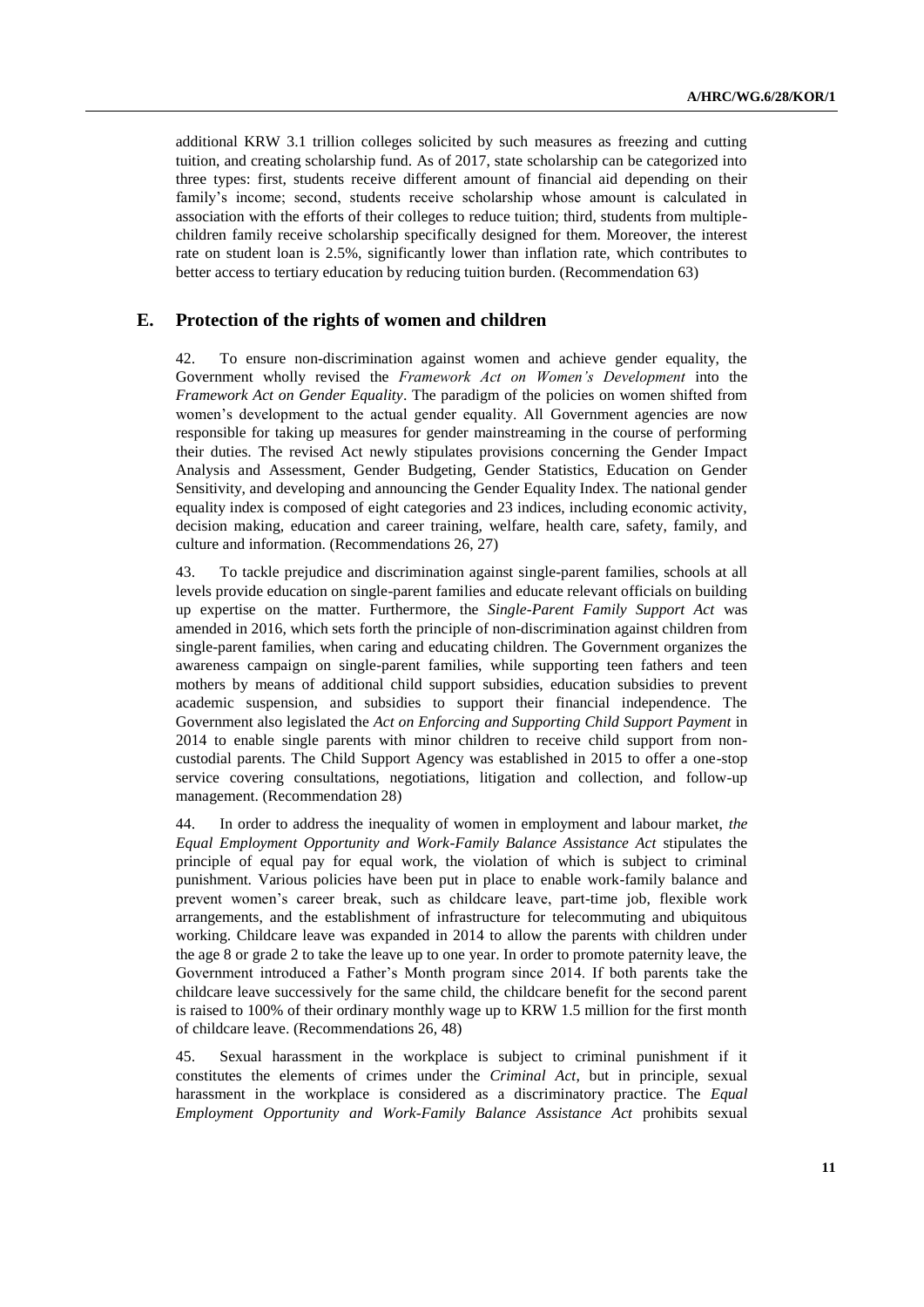harassment in the workplace committed by an employer, superior, or worker against other workers. Administrative fine is imposed on an employer who committed sexual harassment, and corrective orders are in place for an employer to take disciplinary measures against anyone who committed sexual harassment in the workplace. The victims of sexual harassment can seek remedial measures by claiming civil damages or filing a complaint to the NHRCK. (Recommendation 49)

46. The Government is making efforts to prevent sexual violence and domestic violence by drawing up comprehensive measures through inter-ministerial cooperation to intensify punishment for perpetrators and to strengthen support for victims. In December 2012, the provision that stipulated sex offence as an offence that is punishable only by complaint was abolished. The sex offenders registration and notification system, which was set up to prevent recidivism, has been reformed to allow identification of sex offenders via mail notifications and smartphone applications. Consulting centres and shelters for victims of sexual violence are also being expanded, along with the expansion of free legal aid programs. Public Defender for Victims was adopted in 2012 and has been in operation since 2013 for all victims of sexual violence, providing legal support from the early stages of sexual assault response to investigations and trials. (Recommendations 39, 40)

47. The proactive employment improvement measures have been in place since 2006 in accordance with the *Equal Employment Opportunity and Work-Family Balance Assistance Act*. Under these measures, public agencies and private enterprises employing more workers than the scale prescribed in the law should submit the current status of male and female workers by job type and by position and the implementation plans for employment improvement to the Minister of Employment and Labour. Since 2013, the enforcement regulation was amended to broaden the scope of the workplace obligated to submit implementation plans. Under the previous regulation, workplaces that fall short of the 60% threshold of the proportion of female employee in the total employee compared to the industry average were obligated to submit the implementation plans. The amended regulation raised the threshold to 70%. The Government also introduced the scheme in which the list of the employers failing to implement proactive employment improvement measures are published, and set up the specific standards. As a result, the proportion of female workforce in the concerned public agencies increased to 36.4% in 2015 and 37.3% in 2016, and the proportion of female in the management increased to 15.9% in 2015 and 16.4% in 2016. In the political sector, female candidates must take up 50% of the nominations by the political parties for proportional representation of the National Assembly and for proportional representation of local councils. Likewise, the proportion of female candidates must take up 30% or more of the number of total candidates for district constituency of the National Assembly and of local councils. As a result, the number of female lawmakers in the National Assembly, which accounted for merely 5.9% in the 16<sup>th</sup> National Assembly, increased to 13.0% in the  $17<sup>th</sup>$ , 13.7% in the 18<sup>th</sup>, 15.7% in the 19<sup>th</sup>, and 17.0% in the 20<sup>th</sup> National Assembly.

48. With the accession to the *Optional Protocol to the Convention on the Rights of the Child on the Involvement of Children in Armed Conflict*, the Government amended the *Military Service Act*, which prescribes only male over 18 years of age are eligible for the conscription status of class 1. Under the Act, all males are obligated to serve military duty, and undergo physical examination for draft at the age of 19. Those who are found to be qualified to perform active service enlist in the military the year they took the physical examination for draft or the year after. Also, the *Act on Punishment, etc. of Crimes under Jurisdiction of the International Criminal Court* prohibits conscription or enlistment of persons under the age of 15 into army or armed forces. The violation of this may be subject to punishment by imprisonment for a fixed term of not less than three years. (Recommendation 20)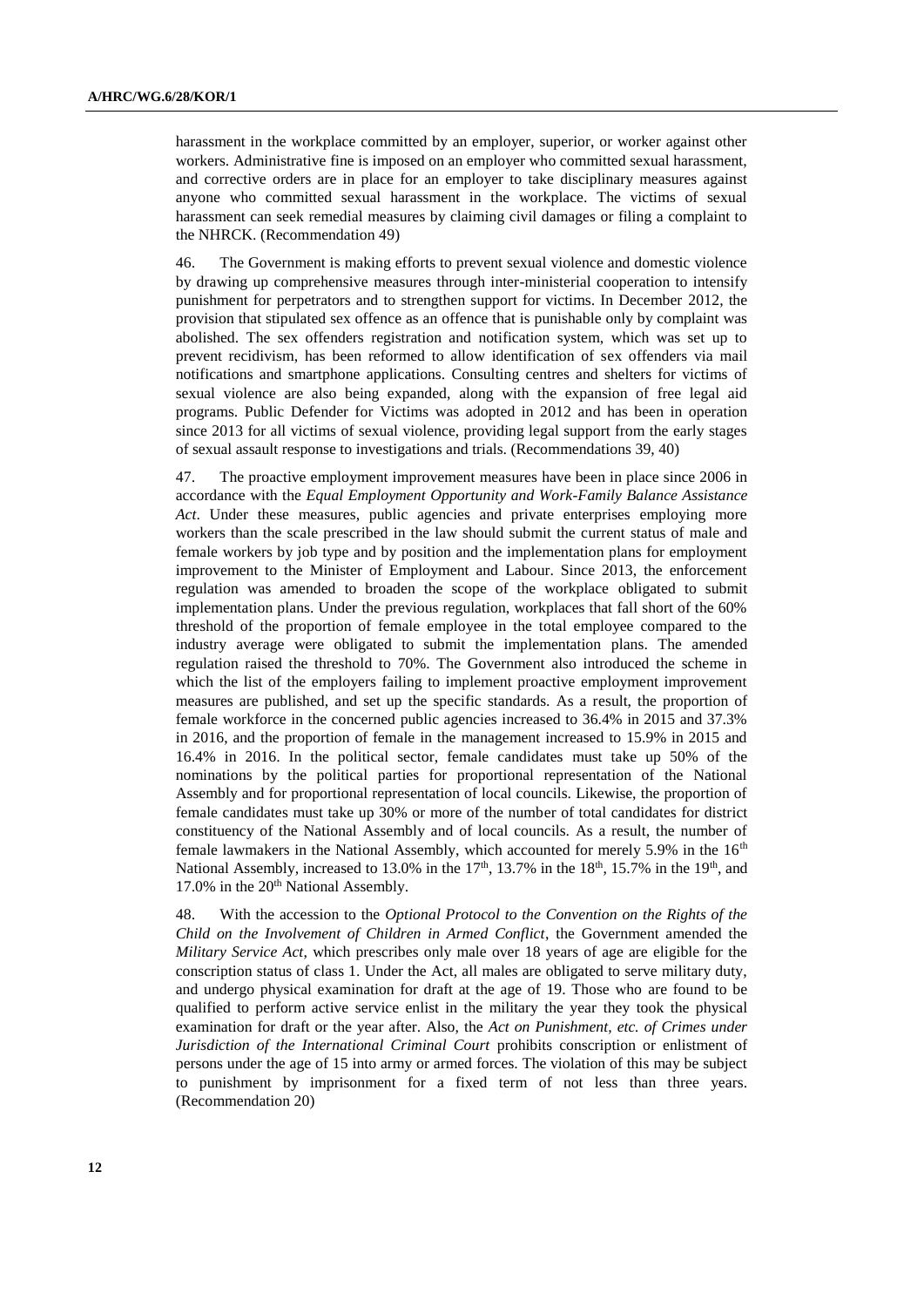49. To protect the right to education for children with disabilities, the Government increased the number of special classes and special education teachers with expertise by a large number. 70.4% of children with disabilities take inclusive education on average. The Government is developing educational materials designed to fit different types and characteristics of disabilities, and is strengthening nationwide education on improving public awareness towards the disabled. The National Youth Healing Centre, a residential treatment centre, was launched to provide assistance to children with behavioural and emotional disorders, where teenagers having difficulty controlling their emotions and behaviours are provided with comprehensive assistance including counselling, treatment, protection and education for their recovery and healthy development. (Recommendation 19)

50. The universal birth registration requires mandatory birth reporting upon the birth of a child. The birth of a child of foreign nationals born in the Republic of Korea shall be registered in accordance with the laws of their countries even in cases where the parents are undocumented migrants. Children born to refugees can be registered as foreigners if they submit birth certificate issued by a hospital. The *Act on the Registration, etc. of Family Relation* was amended in May 2016 to allow a prosecutor or the head of a local government to report a child's birth if the persons who are obligated to report fails to do and jeopardizes the child's welfare. (Recommendation 29)

51. To withdraw the reservation to the provision concerning adoption in the *Convention on the Rights of the Child*, the Government revised the *Act on Special Cases Concerning Adoption* in its entirety in August 2011, and prescribed the permission of the courts for both international and domestic adoption of a child in need of protection. In February 2012, the Government amended the *Civil Act* to require permission of the family court for adoption of a minor, and introduced relevant procedures to the *Family Litigation Act*. The Government also ensured that when the family court renders a decision on adoption of a child over 13 years of age, the child's opinion must be sought to respect the interests and opinion of a child upon in the process. The Republic of Korea signed the *Hague Convention on the Protection of Children and Co-operation in Respect of Intercountry Adoption* in May 2013, and is currently legislating domestic law for its implementation. The relevant Government ministries have discussed the withdrawal of the reservation to Article 21 paragraph (a) of the *Convention on the Rights of the Child*, and the procedure for withdrawal is now underway. Furthermore, the Regulation for Family Litigation was amended in December 2016 to provide for compulsory parental education for adoption under the *Civil Act*, which used to be mandatory only for the adoption under the *Act on Special Cases Concerning the Promotion and Procedure of Adoption*. According to the amended regulation, adoptive parents must take education on psychological and emotional characteristics of adoptive children and on the effective ways of parenting before they are legally able to proceed with adoption. This measure is expected to protect the rights of adoptive children and to help both adoptive parents and adoptive child adjust to their new family form. (Recommendations 10, 47)

52. In order to prohibit corporal punishment in schools, the *Enforcement Decree of the Elementary and Secondary Education Act* was amended in 2011, according to which the principal shall discipline or guide a student but is forbidden to use tools on the body to inflict pain on the student. As for child abuse, the Government enacted the *Act on Special Cases Concerning the Punishment, etc. of Child Abuse Crime* in 2014 in order to strengthen punishment and correction of perpetrators, along with the expansion of obligated reporters of child abuses, provision for the grounds of restricting unjust exercise of parental rights and stipulation for the police and specialized child protection agencies to access to the site upon the child abuse report. The Inter-Ministerial Committee on Countering Child Abuse was launched in 2015 and it announced the Countermeasures against Child Abuse developed through continuous consultation and cooperation in March 2016. The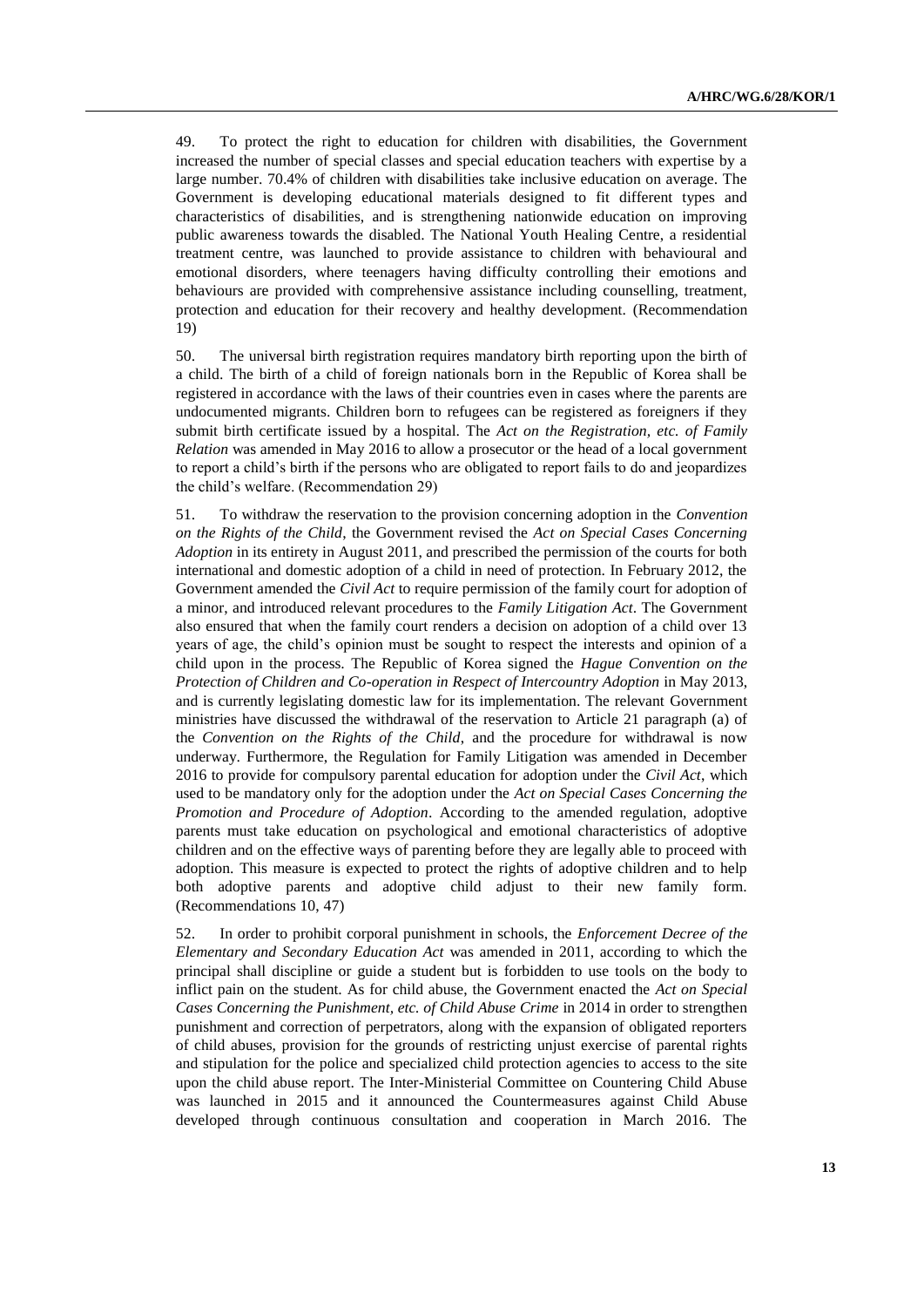Government has also developed and disseminated various types of materials on parent education. The week for parent counselling has been designated to provide parents with instruction and counselling regarding child abuse and campaigns on prevention of child abuse have been organized. (Recommendations 17, 38, 40, 41)

53. In effort to prevent child sexual abuse, the Government strengthened education by expanding institutions obliged to take preventive education on sexual abuse including schools and workplaces. The Government has tightened punishment for sex crimes, designated police investigative team and prosecutors exclusively in charge of sexual violence, organized annual workshops to train investigators in charge of crimes against women and children, all to facilitate prompt response and investigation. The victims of sex crimes are assisted by public defenders and statement assistance. The sex offenders are not only subject to criminal punishment but also registered in the sex offender registry, and are forbidden to work in facilities designed for children and juveniles. The courts can order the sex offenders against children and juveniles to wear ankle monitors, and those offenders who are sexual deviant and over 19 years of age may be ordered to undergo pharmacologic treatment for up to 15 years. (Recommendation 41)

54. Child suspects are guaranteed to take advantage of the state appointed assistants, and to accompany the person in fiduciary relationship to seek expert's advice or legal assistance. A minor shall be detained separately from adults over 19 years of age. Juvenile Reformatory has been refurbished to make confinement wards smaller and several measures are taken to restore trust in family relationships and encourage juvenile offenders to go to college or to take vocational training. As for juvenile offenders, alternative measures to detention are highly encouraged, such as suspension of prosecution on condition of guidance, an order of community service, and an order to attend a lecture. Meanwhile, in 2014, the *Enforcement Decree of the Act on the Treatment of Protected Juveniles* was amended under which a juvenile is to be given enough opportunity to make a statement during investigations for disciplinary actions, and, in practice, the Deliberation Committee on Treatment later makes sure the opportunity is given to the juvenile inmate. The courts are required to hear children aged over 13 years of age when they make decision on parental authority or guardianship or adoption concerning the child. The amendment of the *Family Litigation Act* is underway to require the consideration of the opinion of a child regardless of their age in all family cases that may affect the welfare of the child. (Recommendation 45)

55. The Government amended the *Criminal Act* to newly stipulate the crime of human trafficking in order to ratify the *Protocol to Prevent, Suppress, and Punish Trafficking in Persons, Especially Women and Children, Supplementing the United Nations Convention against Transnational Organized Crime*. The amended *Criminal Act* expanded the purpose of kidnapping and abduction, along with the previously stipulated purpose of "engaging in an indecent act, sexual intercourse or marriage, or for gain" and "transportation of a person out of the Republic of Korea", to include the purpose of "labour exploitation, sex trafficking, or the acquisition of organs". The consequentially aggravated crimes of human trafficking were also more specified into bodily injury and murder and death, in line with the principle of liability. A person who recruits, transfers, or delivers another with the intent to commit human trafficking has become principal rather than accessory under the amended *Criminal Act*, as such acts are defined as distinct acts of crimes. The provision of universal jurisdiction has been introduced so as to punish foreign nationals in the territory of the Republic of Korea, who have committed the same crime outside the Republic of Korea. The Government presented the bill for the consent of the ratification of the Protocol on Trafficking in Persons, which passed National Assembly in 2015 and the instrument of ratification was deposited with the United Nations. The Protocol took effect in Korea on 5 December 2015. (Recommendations 42, 43)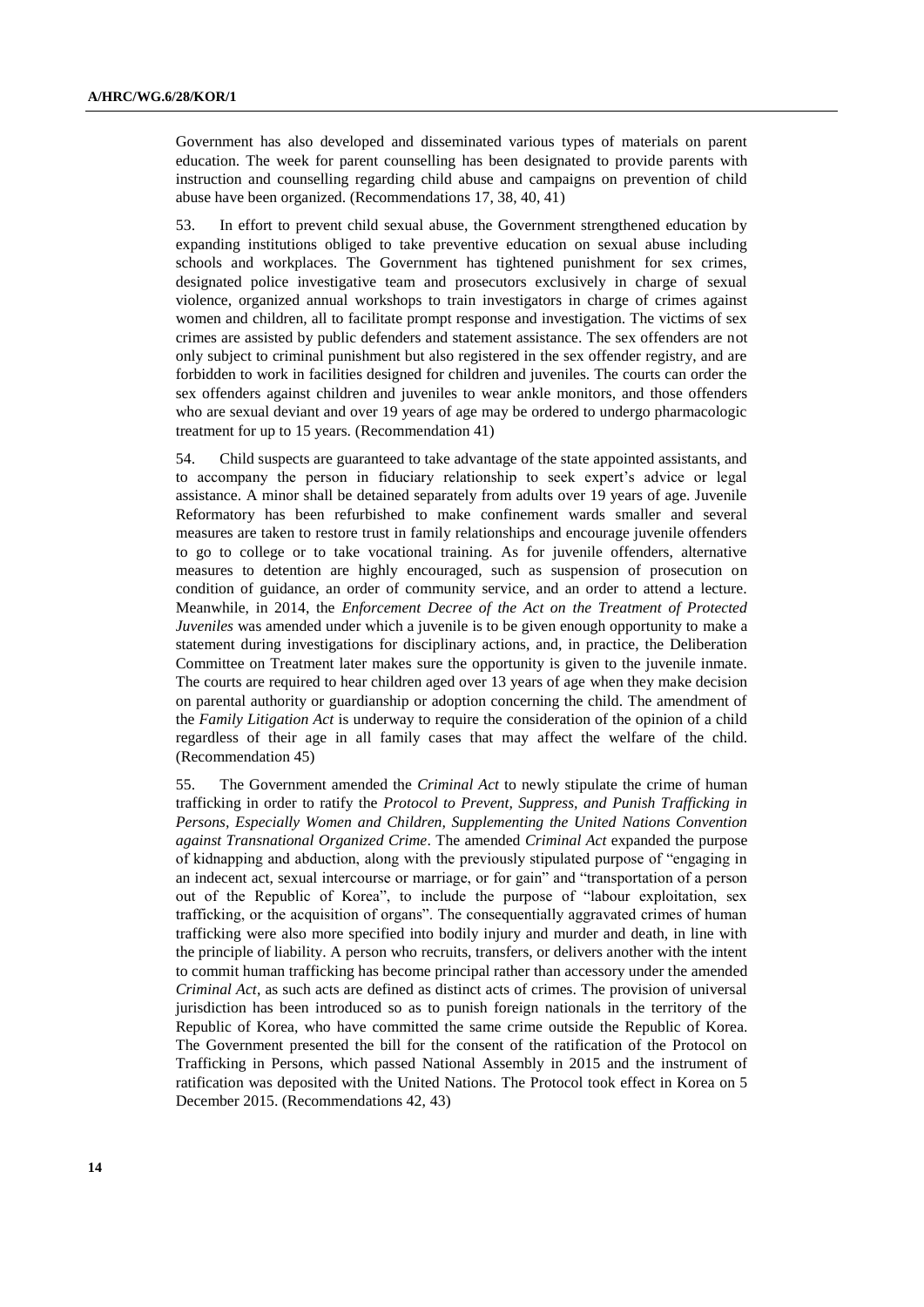### **F. Protection of the rights of minority**

56. As the foreign population residing in the ROK increased, the Government legislated the *Framework Act on Treatment of Foreigners Residing in the Republic of Korea,* based on which the Government formulates basic plans for immigration policy every five years. The Second Basic Plan for Immigration Policy, currently being implemented, underscores public order and safety and immigrants' responsibility and contributions. At the same time, it also sets out specific policy tasks for improving the legal system to ensure respect for the human rights of immigrants and prevention of discrimination against immigrants and for raising awareness on cultural diversity. Based on the basic plan, the Government devises yearly implementation plans and conducts annual assessment on performance of the plan implementation. Along with the assessment on the progress of each task, indices for each policy target are set up to assess the overall effectiveness of the policy. (Recommendations 31, 32, 46, 69)

57. In light of the characteristics of the Employment Permit System (EPS), the entire abolition of the restriction on workplace transfer of migrant workers is difficult to pursue. However, in order to prevent restrictions on human rights of migrant workers due to prohibition on workplace change, the Government amended the relevant regulations to permit workplace change of a migrant worker on the grounds other than the migrant worker's own liability starting in July 2012 without having to obtain their employer's consent. Such workplace change does not count towards the maximum number of workplace change allowed for all migrant workers. In addition, in 2016, the Government amended the relevant regulations to ensure that a workplace change attributable to the violation of the *Occupational Safety and Health Act* or the *Minimum Wage Act* or a workplace change decided by a subcommittee of the Council on Protection of Rights and Interests of Migrant Workers does not count towards the maximum number of workplace change allowed for the migrant worker so as to protect the rights and interests of migrant workers. (Recommendation 65)

58. Migrant workers who have entered into the ROK under the EPS enjoy the same fundamental labour rights as Korean nationals. In June 2015, the Supreme Court of Korea ruled that anyone, including undocumented workers, who provides labour in return for wage is a worker within the law. Subsequently, a labour union of migrant workers was established. Through the Korea Support Centre for Foreign Workers established for foreign and migrant workers, the Government not only provides counselling for difficulties rising from cultural difference and imperfect language communication but also classes on Korean language, law, and culture. Since 2009, the Government focuses its monitoring on workplaces that hire migrant workers who have been in the country less than three months and provide the migrant workers with assistance for their initial adaptation to the country. Also, the Government establishes and operates councils on protection of rights and interests of migrant workers in the employment centres nationwide through which the Government discusses measures to resolve conflicts between migrant workers and their employers and provides training for developing vocational capacity to migrant workers. It is mandatory for migrant workers be subscripted to the national health insurance and the industrial accident compensation insurance as it is for Korean nationals while subscription to the employment insurance is optional. Although the subscription to the national pension service is subject to the principle of reciprocity, the lump sum refund policy is applicable to all migrant workers who entered the country under the EPS. Moreover, the Government is enforcing an insurance system exclusively for migrant workers that is designed to be a hedge against overdue severance pay and wages, a safety net for safe return to the home country, and a measure of support for injury and death resulting from causes other than industrial accident. Meanwhile, in order to protect migrant workers in agriculture and livestock industries, out of 3,000 workplaces it annually inspects, the Government conducts more than 30% of its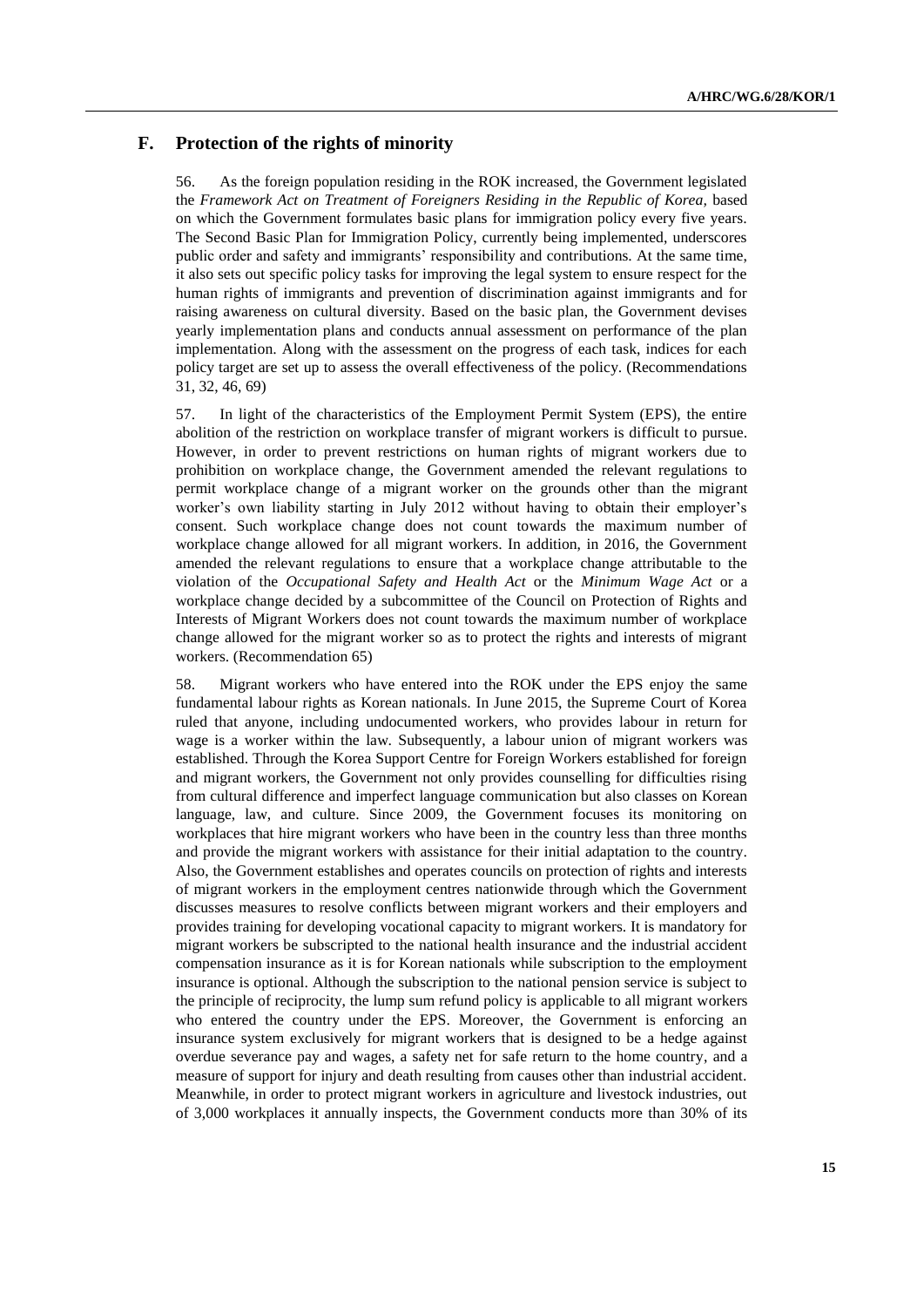annual inspection on workplaces in agriculture and livestock industries. The Government is also drafting and distributing standard labour contact forms to agriculture and livestock industries to improve living conditions of the migrant workers and to guarantee labour rights and decent working conditions. (Recommendation 67)

59. The Government provides services to migrant women who are victims of domestic violence through the Emergency Support Centre for Migrant Women, founded in 2006. Since 2014, the services became available in 13 different languages. Since April 2014, through the *Danuri* Helpline, the Government provides a one-stop emergency counselling service on life in Korea and domestic violence report. The Shelter for Migrant Women provides safe protection to migrant women who are victims of domestic violence and their accompanying children and provides assistance for counselling, medical treatment, legal advice, and departure. The average number of persons protected at the centre increased from 17 in 2008 to 271 in 2016. Furthermore, special provisions are written into the *Immigrant Act* to permit extension of a migrant's stay in the ROK if the person is a victim of domestic violence, sexual violence, human trafficking, or other forms of violence committed in the country and is in the process of seeking a trial, an investigation by an investigative agency, or other medical procedures, so as to enable the victims to resort to judicial proceedings with confidence. (Recommendation 39)

60. The children of undocumented immigrants are not eligible for national health insurance or health benefit. However, if they are under the age of 12, they are eligible for free national vaccination for 17 diseases. In effort to ensure essential health care services for those not eligible for the benefits of the national health insurance nor health benefits, the Government provides medical subsidy for a maximum of KRW 5 million per hospitalization or surgery and pays children under the age of 18 for their medical bills for prenatal care and outpatient treatment. In addition, the children of undocumented immigrants are eligible for entering childcare centres if the parents separately pay the cost of childcare for their child. For those under the age of two, the Government ensures they receive childcare at the centre by directly subsidizing the relevant centre for the cost of basic childcare. (Recommendation 66)

61. The *Refugee Act*, which has been enforced since July 2013, was intended to intensify the expertise in refugee recognition procedure and to provide social treatment for recognized refugees and asylum seekers. Subsequently, the Act provides for asylum seekers' right to collect favourable materials, right to counsel, right to interpretation service during interview, and right to apply for refugee status at the point of entry regarding the refugee status determination. Moreover, as Syria's civil war intensified, Syrian asylum seekers were granted humanitarian status since 2014 if they could not be recognized as refugees under the *Refugee Act*. Since 2015, the Government has been operating a threeyear pilot project under which the refugees under resettlement are accepted. The Government plans to review the result, based on which the Government will make a decision on transforming the pilot project into a regular project. (Recommendation 68)

62. Also, the Government is providing asylum seekers in need with subsidies for living cost and housing at the Korea Immigration Service. Asylum seekers are eligible for a work visa after six months from their application for refugee status. Those recognized as refugees are also provided with social security, basic livelihood subsidies, education, and training for social adaptation. Spouses of recognized refugees are granted permission to enter and reside in the Republic of Korea. All of the registered foreigners including refugees can voluntarily participate in receiving social adaptation education. The Government is also making efforts to encourage cultural exchanges between the residents and migrants and social integration by supporting regional culture foundations. (Recommendations 64, 68)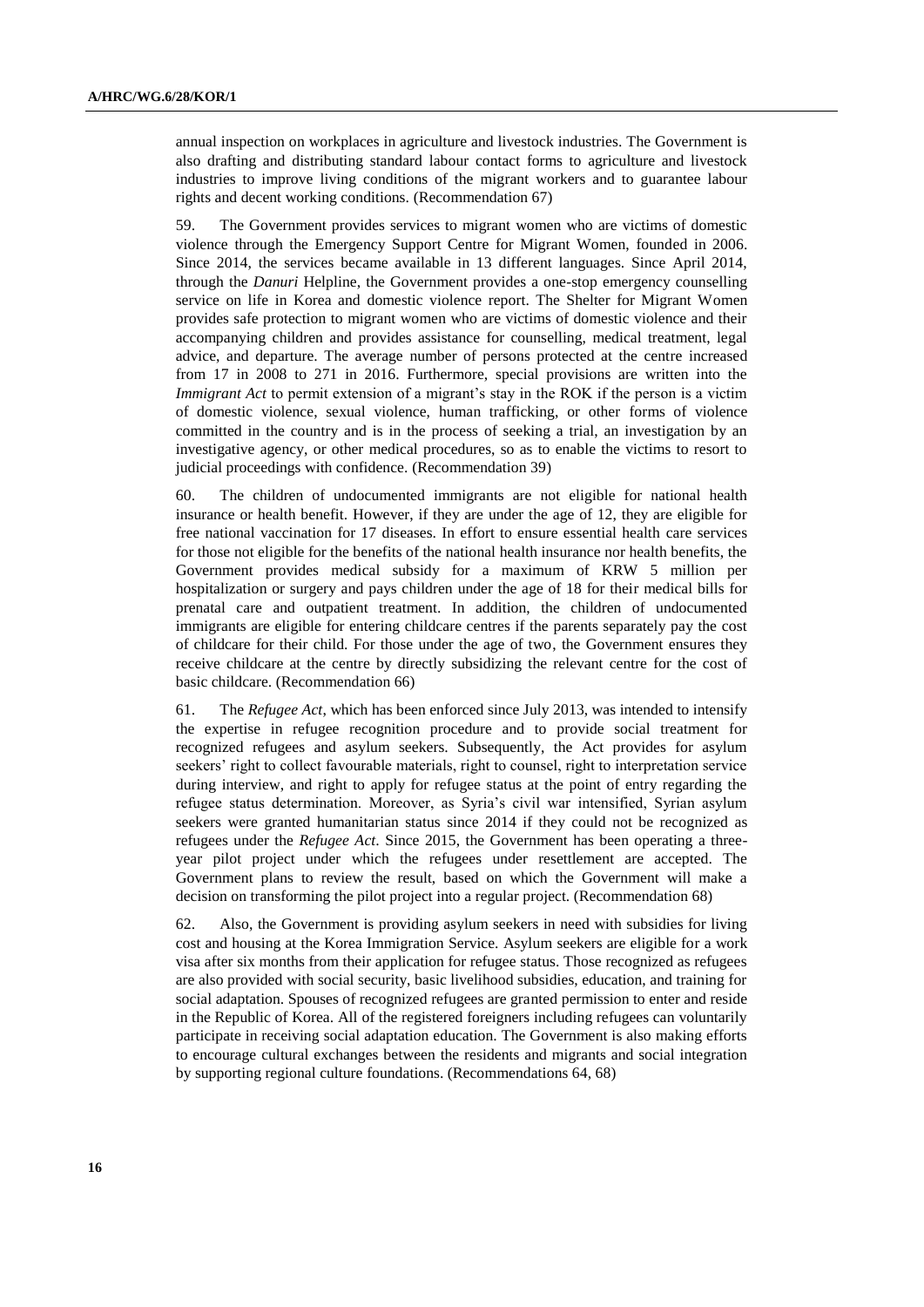# **IV. The voluntary pledges and contribution for the promotion and protection of human rights at the international level**

63. The voluntary pledges and commitments, which the ROK submitted in 2015 as it sought a seat as a member of the HRC, are manifestation of the Government's sincere embracement of the recommendations made during the second UPR, whose implementation status is discussed in depth in Chapter III.

64. The Government submitted to the  $70<sup>th</sup>$  session of the UN General Assembly the voluntary commitment specifying its determination to contribute to the UNHRC activities, along with its domestic and international pledges for human rights protection and promotion. As demonstrated in the voluntary commitments, the ROK, as a member of the UNHRC for 2016-2018, has contributed to improving human rights all over the world and to strengthening the functions of the HRC by actively participating in discussions for protection and promotion of human rights protection of vulnerable groups including women, children, and persons with disabilities. In particular, the ROK has introduced a resolution on "local government and human rights" every 1–2 years, raising global awareness on the responsibility of local governments for human rights protection. In 2016, the Permanent Representative of the ROK to the United Nations Office at Geneva, Choi Kyong-lim, was appointed as President of the Human Rights Council, making significant contributions to discussions of the UNHRC on making the Council more effective and efficient.

65. In the meantime, as a member of executive boards and a commission within the UN human rights mechanism, the Government is taking part in the global efforts to protect and promote human rights of the vulnerable groups. As a member of the UN Women Executive Board, the Commission of the Status of Women, the ROK has put in efforts to promote gender equality and empowering women and actively engaged in global discussions on promoting and protecting the rights of children, and UNICEF Executive Board. Moreover, the Ambassador of the ROK to the UN served as a chair of the Conference of the State Parties to the *UN Convention on the Rights of Persons with Disabilities* in 2015–2016, striving to make the society more inclusive for persons with disabilities. The ROK has partaken in global efforts to protect and promote the rights of persons with disabilities.

## **V. Progress and challenges on new issues**

66. As the international standards for the transnational corporations and human rights developed in the HRC, the Government took measures to serve as a mediator between business enterprises and the labour union when a complaint pertaining to business and human rights was lodged with the National Contact Point (NCP), established in line with the *OECD Guidelines for Multinational Enterprises*. In 2013, the Government reorganized the NCP to ensure participation of both the government and corporate social responsibility experts from private sector. Starting 2017, labour experts and mediation experts are additionally invited to take part in the NCP, and in March 2017, the ROK sought a peerreview at the OECD Secretariat. Lately, the NCP, with respect to grievance procedure, has been arranging meetings between the parties to remedy the grievance and making recommendations that are stipulated under the *OECD Guidelines for Multinational Enterprises*. The ROK will carry on with its effort for impartial management of the NCP and will transparently disclose the management process, thereby winning the trust of different stakeholders. Currently, the ROK is considering the establishment of the National Action Plans on Business and Human Rights, taking into consideration the OECD guidelines, NAP technical guidelines, and the recommendations made by the NHRCK.